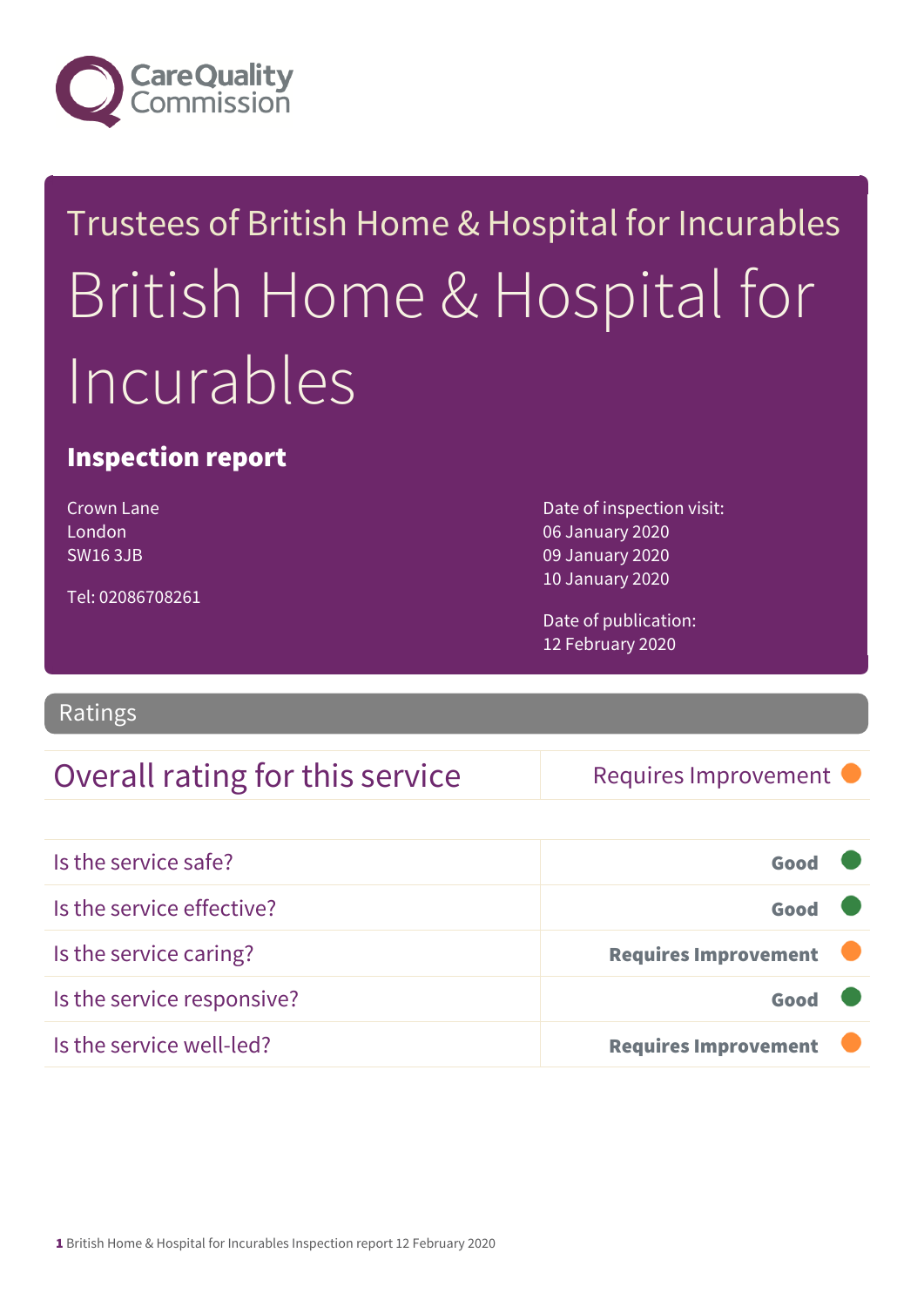### Summary of findings

### Overall summary

#### About the service

The British Home and Hospital for Incurables (which is known as The British Home) is a nursing home providing personal and nursing care to 77 people with physical disabilities at the time of inspection. The service can support up to 127 people in one large adapted building over three floors.

#### People's experience of using this service and what we found

Although medicines were managed well, PRN (as and when required medicines) protocols were not always filled in or authorisation documented. Staff files in place did not always document their full employment history. The registered manager devised risk management plans to keep people safe. Safeguarding concerns were reported in line with legislation. People were protected against cross contamination as there were robust risk management plans in place.

Staff did not always receive regular supervisions. Staff received a wide range of training to enhance their knowledge. People were supported to access food and drink that met their dietary needs. People received a holistic approach to managing and monitoring their health and well-being.

People told us that not all the staff were kind and caring. Staff were aware of the importance of supporting people to meet their faith needs. People's independence levels were regularly monitored to ensure the care provided reflected their needs. People were encouraged where possible to make decisions about the care and support they received.

The service had a culture that was not always conducive for positive staff morale. Records were not always easily accessible, and audits did not always identify issues we found during the inspection. Staff spoke highly of the registered manager and said he was approachable, supportive and hands on. Records confirmed the service worked in partnership with stakeholders to drive improvements.

Care plans gave staff clear guidance on how to meet people's health, medical and physical needs. People were aware of the provider's complaints procedure and complaints were managed in line with the provider's policy. The service were in the process of reaccreditation for the Gold Standards Framework. People's end of life wishes were documented.

People were supported to have maximum choice and control of their lives and staff supported them in the least restrictive way possible and in their best interests; the policies and systems in the service supported this practice.

For more details, please see the full report which is on the CQC website at www.cqc.org.uk

Rating at last inspection The last rating for this service was Good (published 3 May 2019).

2 British Home & Hospital for Incurables Inspection report 12 February 2020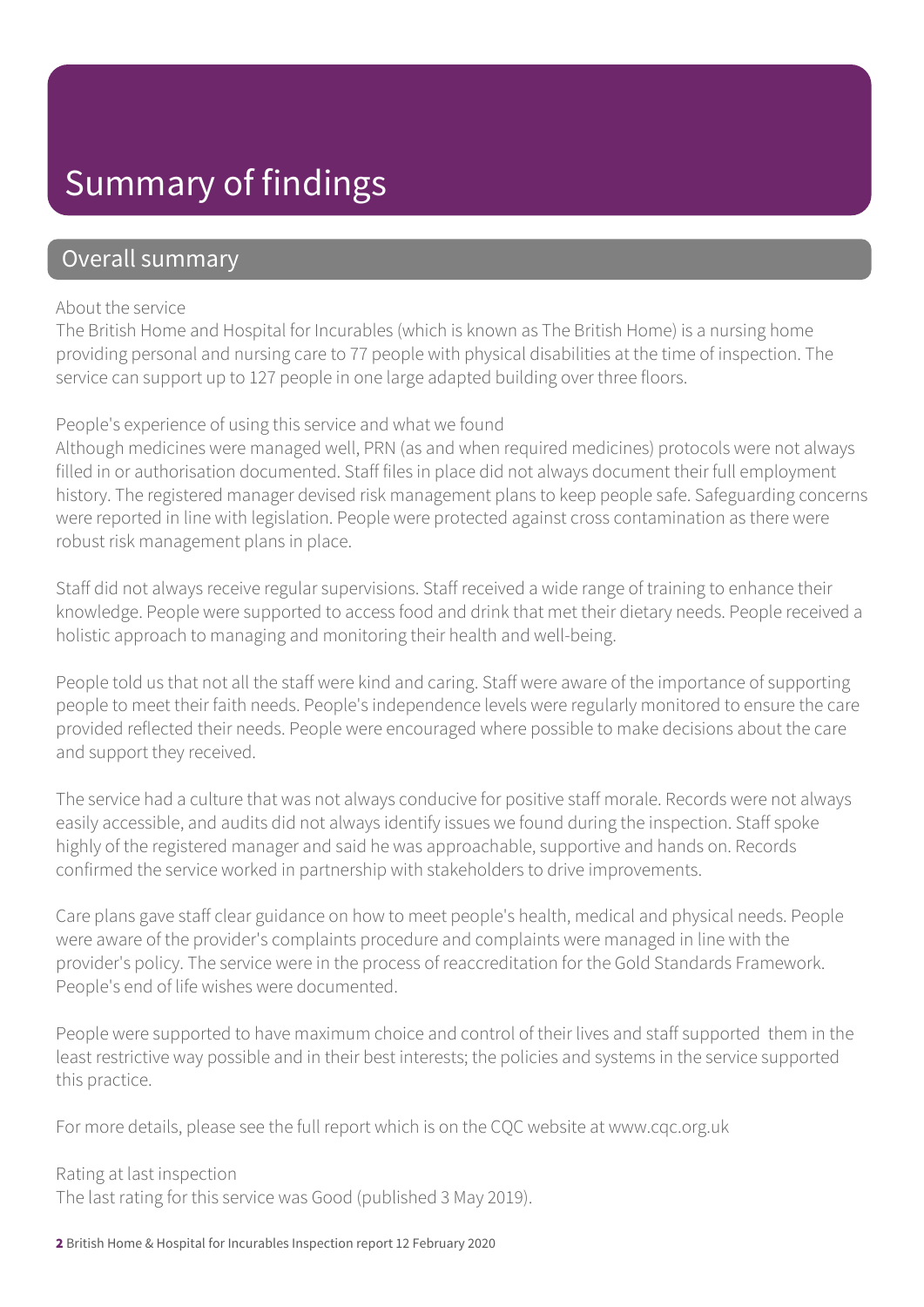#### Why we inspected

The inspection was prompted in part due to concerns received about accident management, transparency of the management team and the culture of staff at the service. A decision was made for us to inspect and examine those risks.

We have found evidence that the provider needs to make improvements. Please see the caring, responsive and well-led sections of this full report.

#### Enforcement

Since the last inspection we recognised that the provider had failed to display their inspection rating. This was a breach of regulation and we issued a fixed penalty notice. The provider accepted a fixed penalty and paid this in full.

During this inspection we found breaches in relation to dignity and respect and good governance.

Full information about CQC's regulatory response to the more serious concerns found during inspections is added to reports after any representations and appeals have been concluded.

#### Follow up

We will request an action plan for the provider to understand what they will do to improve the standards of quality and safety. We will work alongside the provider and local authority to monitor progress. We will return to visit as per our re-inspection programme. If we receive any concerning information we may inspect sooner.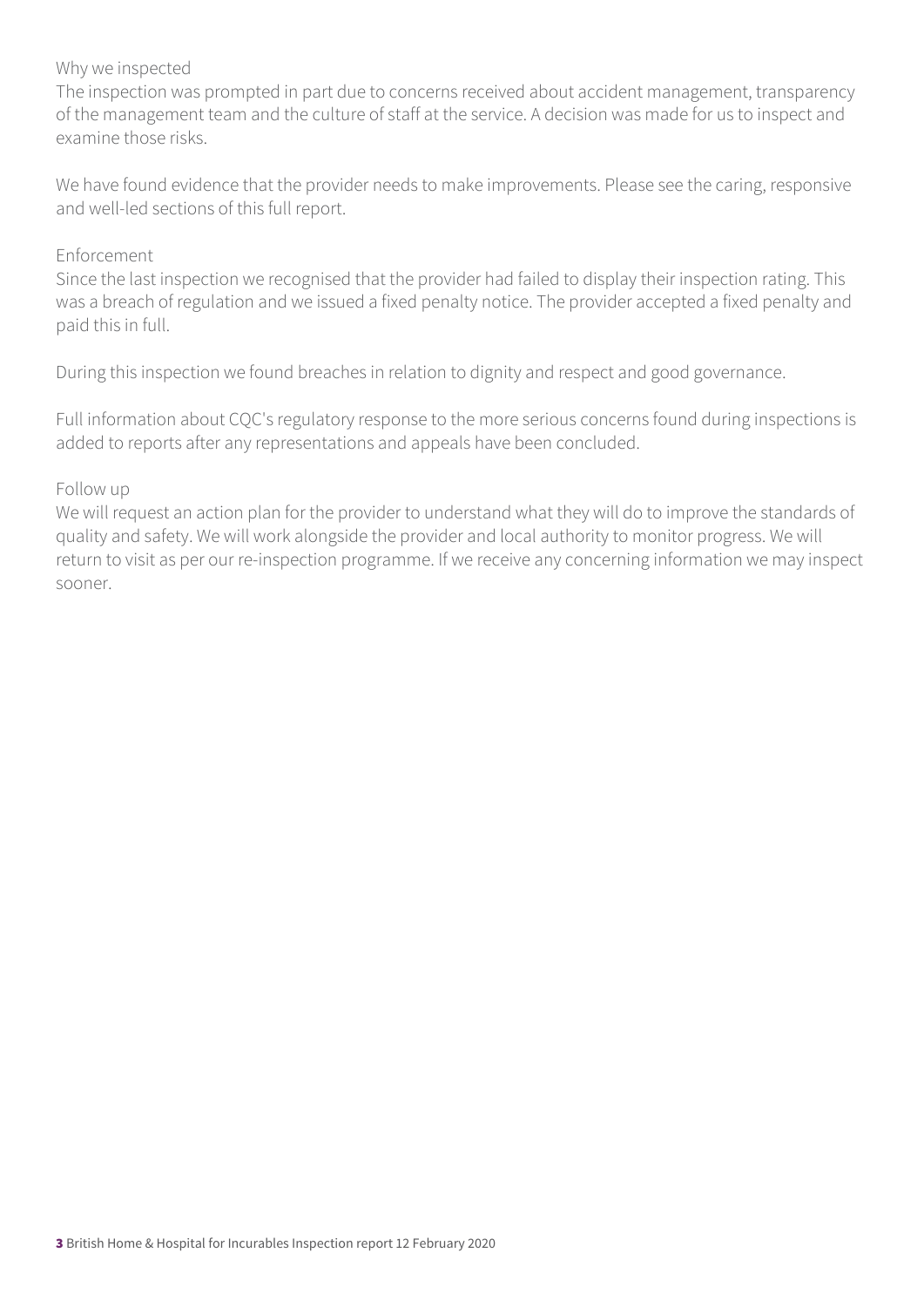### The five questions we ask about services and what we found

We always ask the following five questions of services.

| Is the service safe?                          | Good                        |
|-----------------------------------------------|-----------------------------|
| The service was safe.                         |                             |
| Details are in our safe findings below.       |                             |
| Is the service effective?                     | Good                        |
| The service was effective.                    |                             |
| Details are in our effective findings below.  |                             |
| Is the service caring?                        | <b>Requires Improvement</b> |
| The service was not always caring.            |                             |
| Details are in our caring findings below.     |                             |
| Is the service responsive?                    | Good                        |
| The service was not always responsive.        |                             |
| Details are in our responsive findings below. |                             |
| Is the service well-led?                      | <b>Requires Improvement</b> |
| The service was not always well-led.          |                             |
| Details are in our well-Led findings below.   |                             |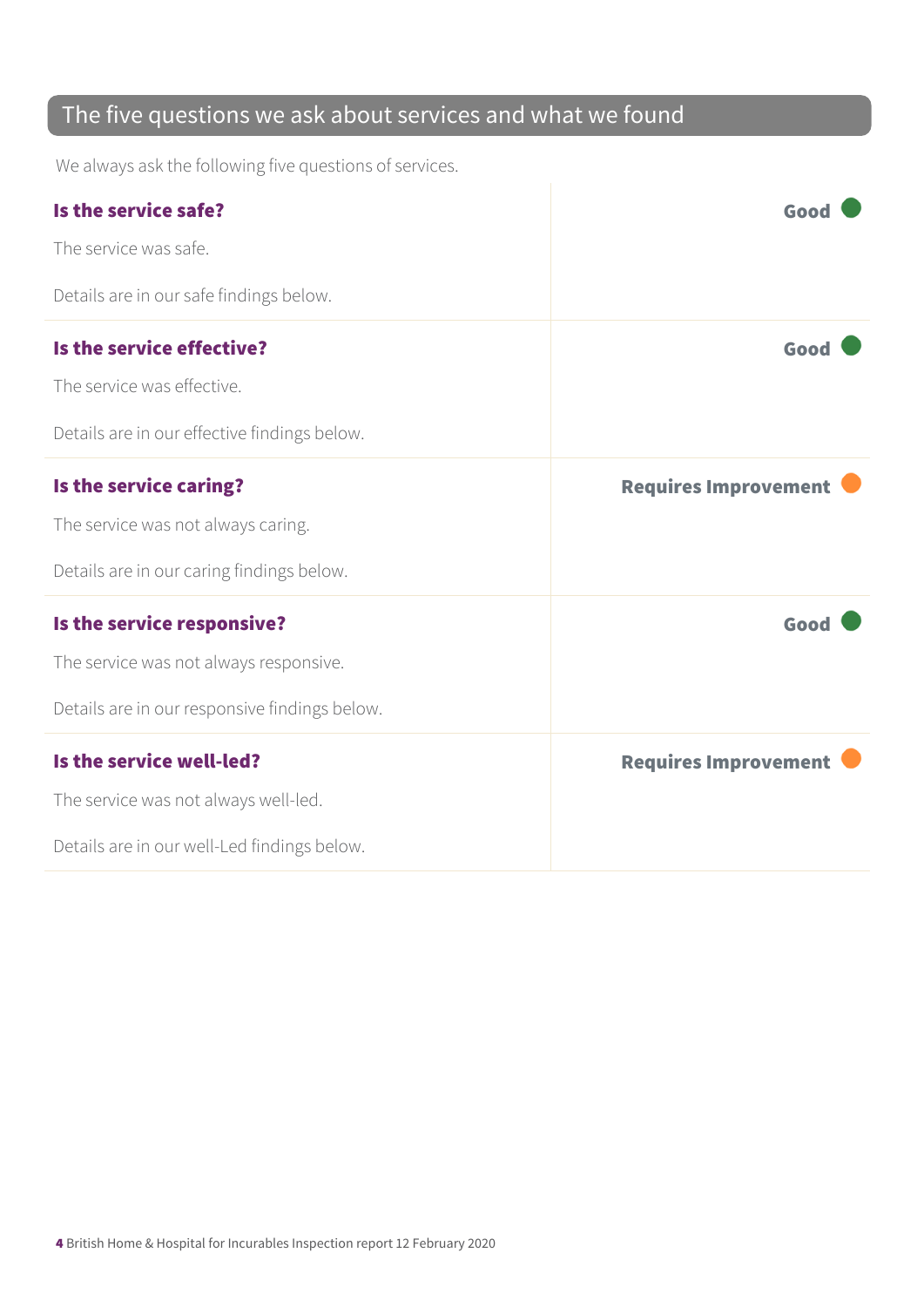

# British Home & Hospital for Incurables

Detailed findings

### Background to this inspection

#### The inspection

We carried out this inspection under Section 60 of the Health and Social Care Act 2008 (the Act) as part of our regulatory functions. We checked whether the provider was meeting the legal requirements and regulations associated with the Act. We looked at the overall quality of the service and provided a rating for the service under the Care Act 2014.

#### Inspection team

The first day of the inspection was carried out by two inspectors, an assistant inspector and two Experts-by-Experience. An Expert by Experience is a person who has personal experience of using or caring for someone who uses this type of care service. The second day of the inspection was carried out by two inspectors and a Pharmacist specialist. The third day of the inspection was carried out by one inspector.

#### Service and service type

The British Homes is a 'care home'. People in care homes receive accommodation and nursing or personal care as a single package under one contractual agreement. CQC regulates both the premises and the care provided, and both were looked at during this inspection.

The service had a manager registered with the Care Quality Commission. This means that they and the provider are legally responsible for how the service is run and for the quality and safety of the care provided.

#### Notice of inspection

The first day of the inspection was unannounced. We informed the registered manager we would be returning for the additional days.

#### What we did before the inspection

The provider was not asked to complete a provider information return prior to this inspection. This is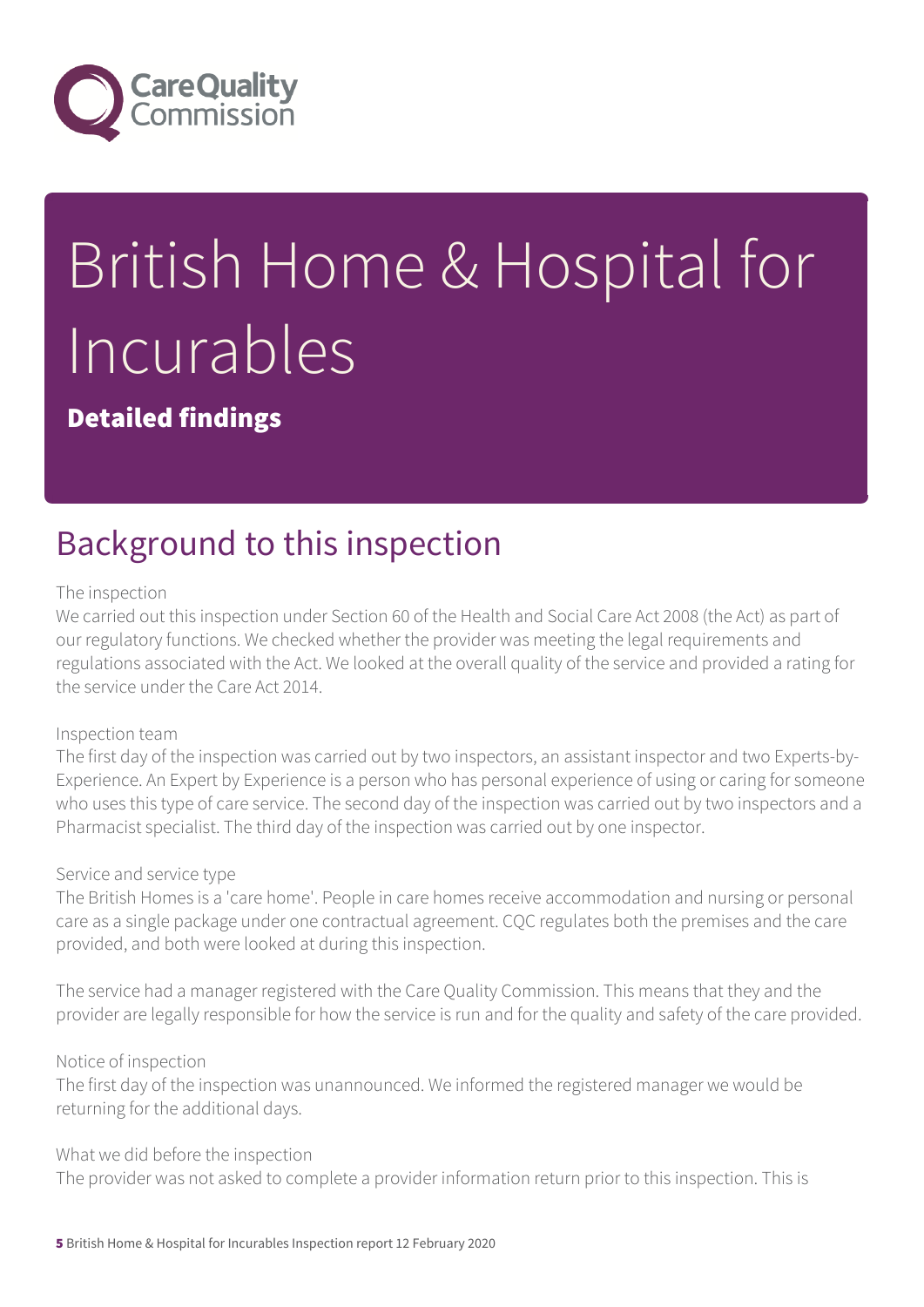information we require providers to send us to give some key information about the service, what the service does well and improvements they plan to make. We took this into account when we inspected the service and made the judgements in this report. We reviewed the information we held about the service since the last inspection. We sought feedback from professionals who work with the service. We used all of this information to plan our inspection.

#### During the inspection

We spoke with 18 people who used the service, two relatives and a visiting tissue viability nurse about their experience of the care provided. We spoke with 21 staff members including, care staff, registered nurses, the chef, the activities supervisor, the fundraising and communication officer, the service manager, the in-house occupational therapist, head of therapy, home manager and the registered manager.

We reviewed a range of records. This included eight people's care records and multiple medication records. We looked at seven staff files in relation to recruitment and staff supervision. A variety of records relating to the management of the service, including policies and procedures were reviewed.

#### After the inspection

We continued to seek clarification from the provider to validate evidence found. We looked at training data and action plans.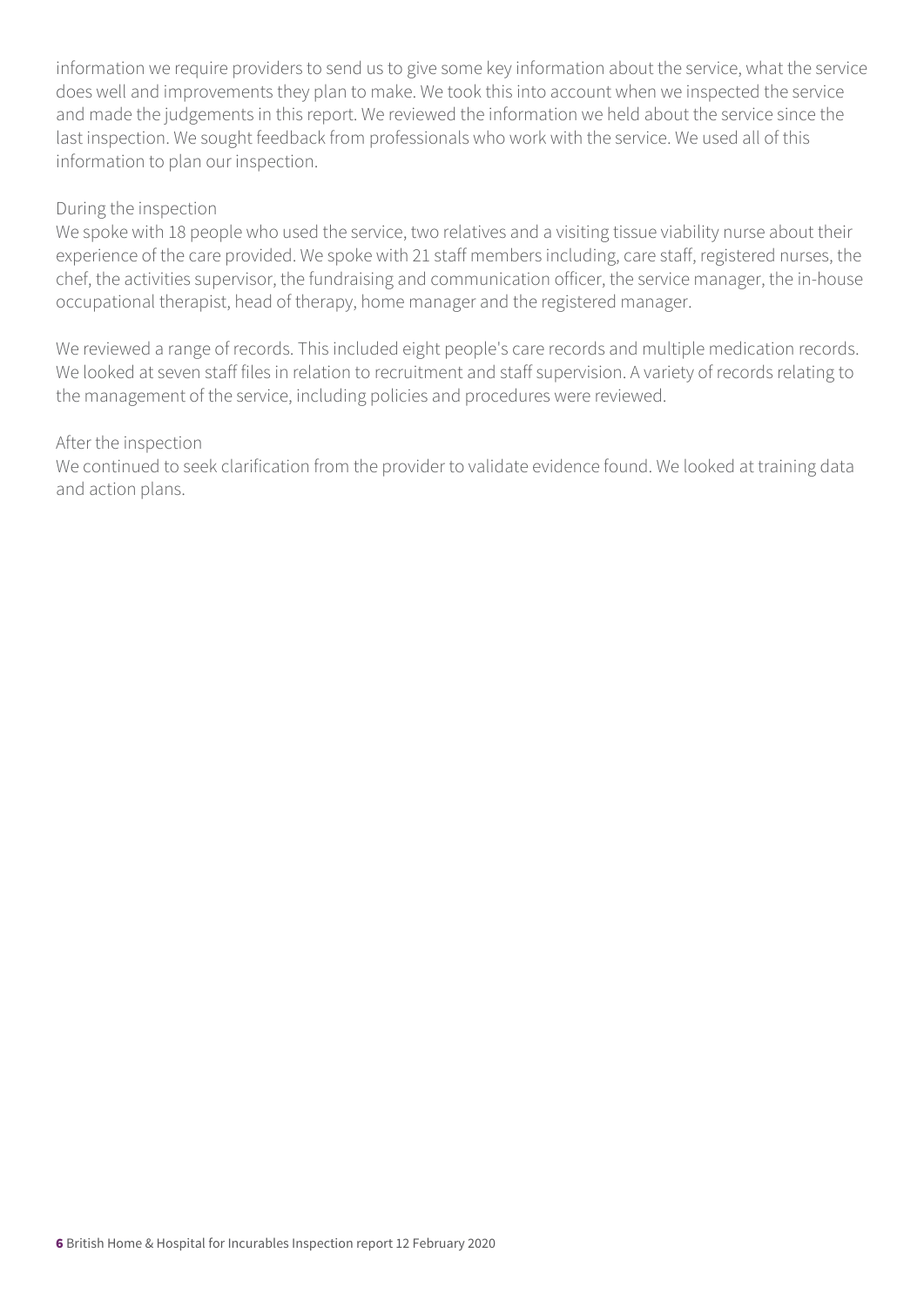### Is the service safe?

# Our findings

Safe – this means we looked for evidence that people were protected from abuse and avoidable harm.

At the last inspection this key question was rated as Good. At this inspection this key question has remained the same. This meant people were safe and protected from avoidable harm.

#### Staffing and recruitment

● People received care and support from staff that had undergone pre-employment checks to ensure their suitability for the role. However, seven staff records did not include their full employment history to evidence their previous experience. We shared our concerns with the registered manager who confirmed full employment history for all staff would be documented.

● Staff were required to provide satisfactory references to demonstrate their suitability for the role. Staff files contained application forms, proof of address, photographic identification and a Disclosure and Barring Services (DBS) check. A DBS is a criminal records check employers undertake to make safer recruitment decisions.

● Records confirmed adequate numbers of suitable staff were deployed to each floor, to keep people safe.

#### Using medicines safely

● Medicines were safely managed. There were separate charts for people who had medicines such as patches, ointments and creams prescribed to them, such as pain relief patches; and these were filled in appropriately via the medicines administration record (MAR) chart folder. However, we found that sometimes the PRN (as and when needed) protocols were not filled in or authorised appropriately across all the units consistently. We shared our concerns with the registered manager who confirmed they would look to address this, in line with best practice.

● Notwithstanding the above; people received their medicines as prescribed. We looked at 20 MAR charts and found no unexplained omitted doses in the recording of medicines administered, which provided a level of assurance that people were receiving their medicines safely, consistently and as prescribed.

● Since the last inspection, the provider had introduced a new system to order, procure and audit people's medicines on a regular basis, and we found improvements had been made as a result of this. For example, people's medicines stock levels were now monitored on a weekly basis to ensure they did not run out of their medicines.

● There were known systems for ordering, administering and monitoring medicines. Staff were trained and deemed competent before they administered medicines. Medicines were safely secured, and records were appropriate.

● Observations of staff showed that they supported people to take their medicines. The provider had a system in place to ensure where people needed support with their medicines this was received and managed in a safe way.

Systems and processes to safeguard people from the risk of abuse

● People continued to be protected against the risk of abuse, as staff received on-going safeguarding training and were familiar with the provider's safeguarding policy.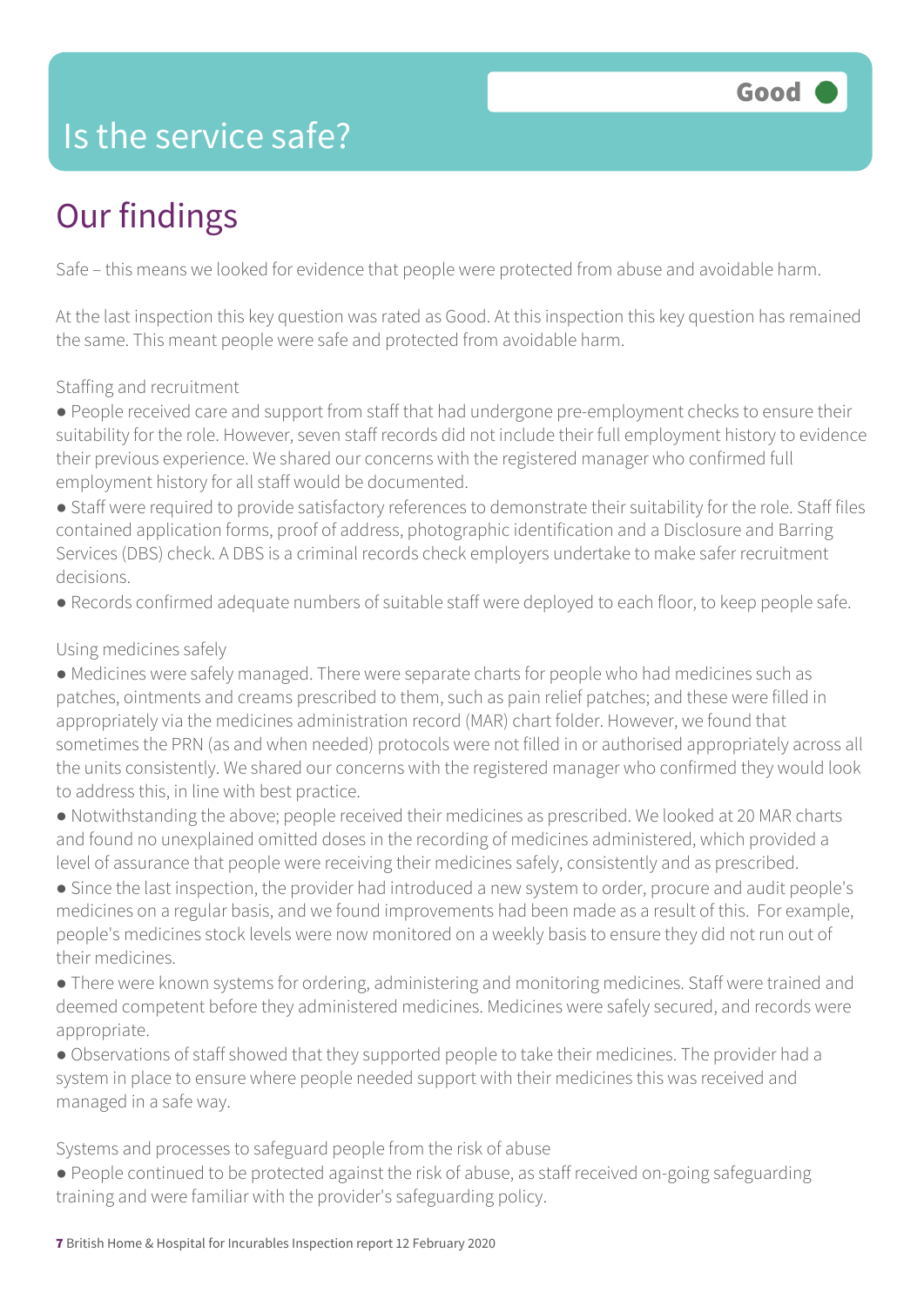• Staff spoken with confirmed they would report any suspected abuse to senior management and if swift action was not taken, they would report this to the Local Authority safeguarding team.

Assessing risk, safety monitoring and management

- Risk management plans in place gave staff clear guidance on how to mitigate identified risks.
- Risk management plans were regularly reviewed to reflect people's changing needs.
- All aspects of people's lives were covered by the risk management plans. For example, oral health, mobility, eating and drinking and skin integrity.
- The provider carried out regular checks on the environment including, equipment and fire safety, to ensure they were fit for purpose and safe to use.

Preventing and controlling infection

● People continued to be protected against infection, as the provider had systems in place to minimise the risk of cross contamination.

● The service employed ancillary staff, to undertake regular cleaning of the service. Staff were provided with adequate Personal Protective Equipment (PPE), for example, gloves and aprons.

● The provider's infection control procedure gave staff clear guidance on effective infection control management.

Learning lessons when things go wrong

• The registered manager was keen to ensure lessons were learned when things went wrong.

● Records confirmed the registered manager followed the Nursing and Midwifery Council (NMC) guidance on reflective practice. This reflective practice guidance states, 'it's the opportunity for reflection, learning and to improve practice.'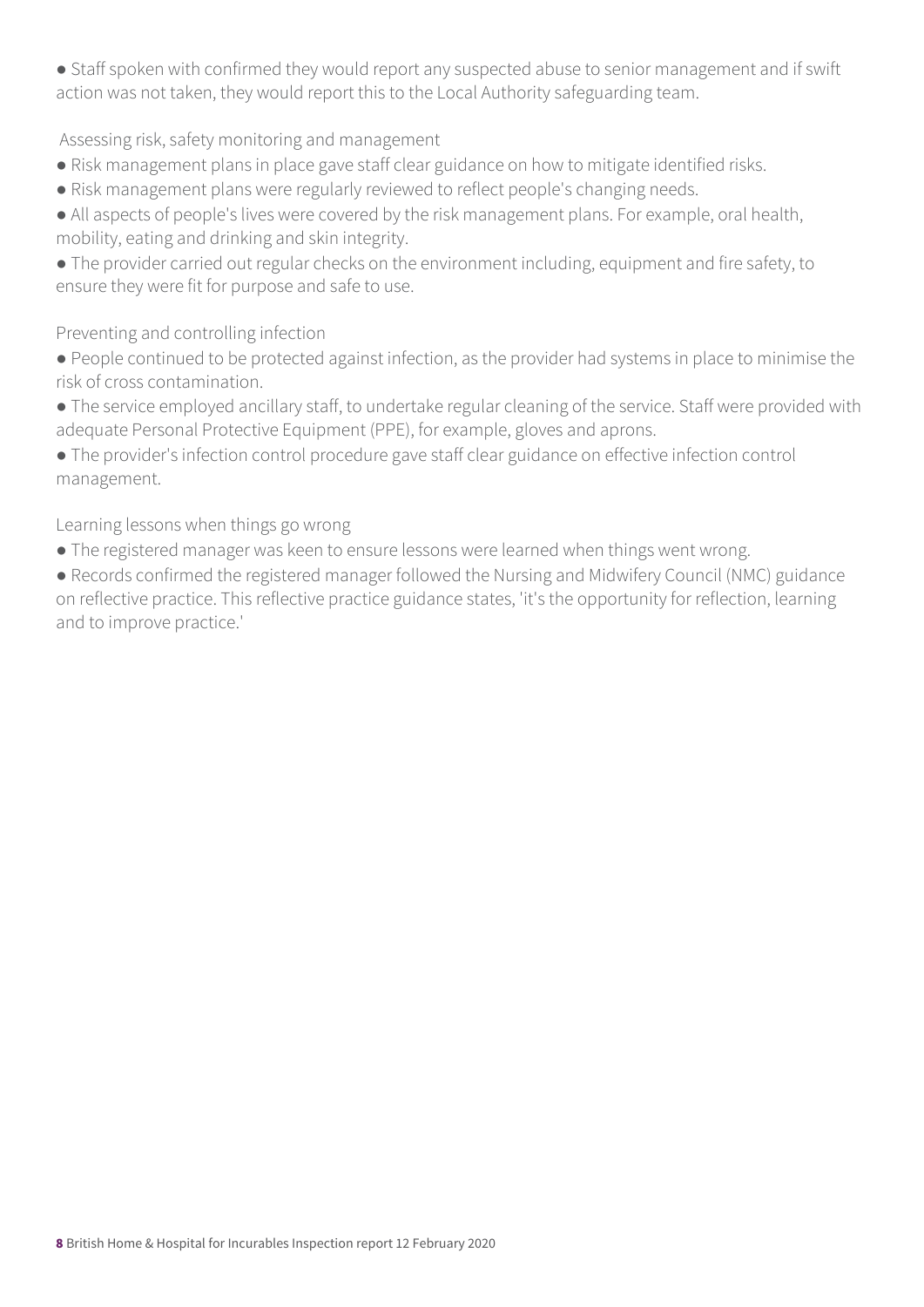### Is the service effective?

## Our findings

Effective – this means we looked for evidence that people's care, treatment and support achieved good outcomes and promoted a good quality of life, based on best available evidence.

At the last inspection this key question was rated as Good. At this inspection this key question has remained the same. This meant people's outcomes were consistently good, and people's feedback confirmed this.

Staff support: induction, training, skills and experience

- Records showed that staff did not always receive regular supervision and appraisal to support them in their roles. However, staff did tell us they felt supported by the management team and that they attended one to one meetings regularly. We shared our concerns with the registered manager, who after the first day of the inspection sent us an action plan detailing all staff will be up-to-date with their supervisions and annual appraisals by the end of January 2020. We will review this at their next inspection.
- Newly employed staff underwent a comprehensive induction programme, that assessed staff's competency.
- People continued to receive care and support from staff that underwent regular training to enhance their skills and knowledge. Staff spoke positively about the training provided, comments included, for example, "My last training was food safety, it was good, I enjoyed it", "I've just finished my national vocational qualification (NVQ), I enjoyed the DoLS training, there's so many parts to it and you need to see the bigger picture."
- Records showed staff members received a wide range of training, for example, safeguarding, fire safety, infection control, nutrition and hydration and preventing falls.

Supporting people to live healthier lives, access healthcare services and support; and Staff working with other agencies to provide consistent, effective, timely care

- People confirmed they were supported to access healthcare services as and when required. For example, one person told us, "The GP comes every week and you see other people coming in too." A healthcare professional said, "I always see clinical managers with patients, they call us up for a review and if I have any concerns I raise it with them."
- At the time of the inspection the GP was visiting the service and was made aware of people who required a visit. Records confirmed people were also seen by the in-house physiotherapist, speech and language therapists, dieticians and occupational therapists.
- The service had an oral care policy in place, which included assessment and planning, oral inspection, denture care, provision of oral care and professional access and support.
- The service used a holistic approach to ensure people's health needs were regularly monitored and reviewed, to ensure the care and support provided met their needs. Regular multi-disciplinary meetings were held whereby concerns identified were discussed and action plans devised to address the concerns.

Assessing people's needs and choices; delivering care in line with standards, guidance and the law ● People's needs continued to be assessed prior to receiving care and support. Preadmission assessments

covered, for example, health and medical needs, allergies, medicine, pain management, mobility, oral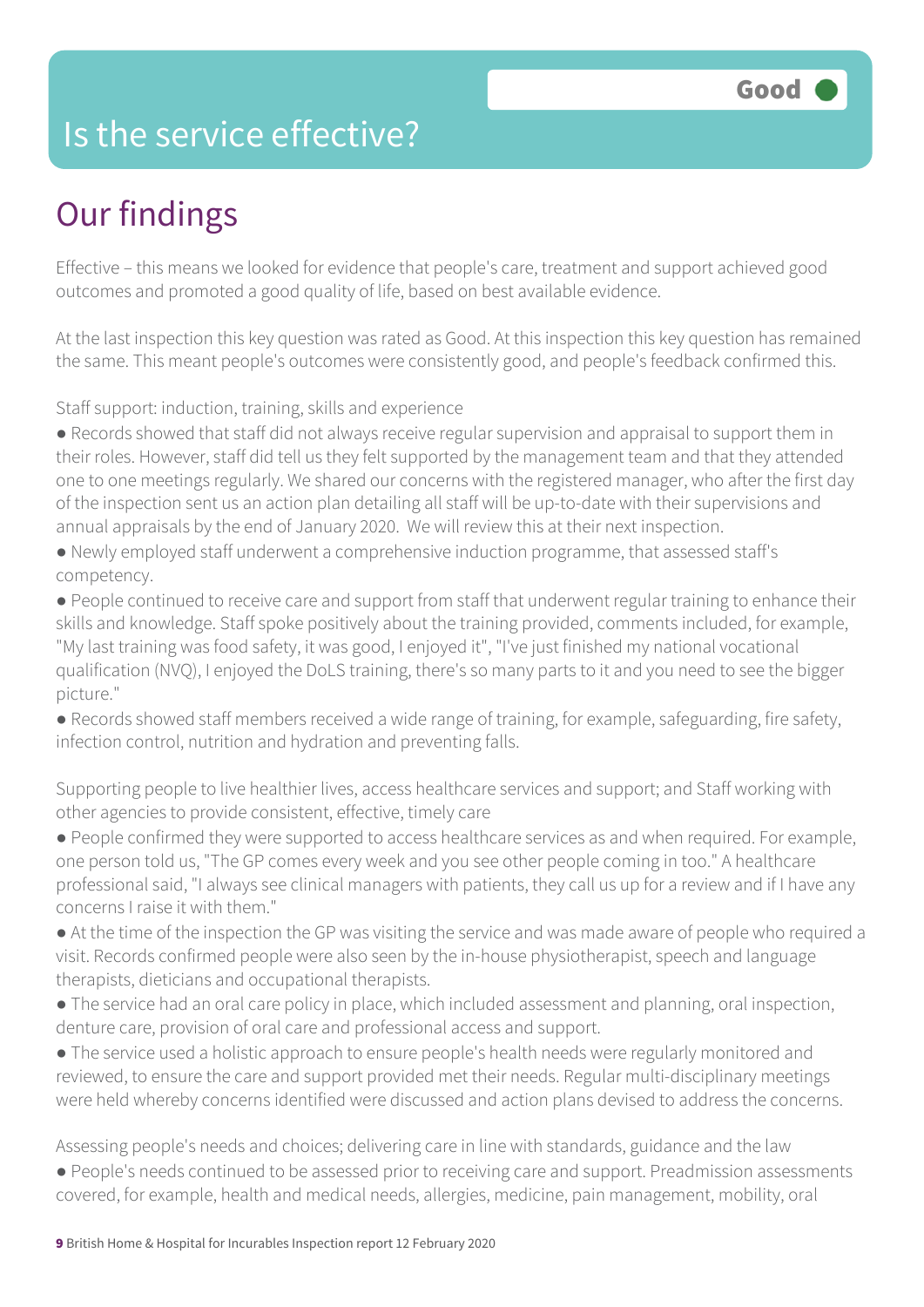health and skin integrity.

Supporting people to eat and drink enough to maintain a balanced diet

● We received mixed comments from people regarding the food provided at The British Homes. Comments included, for example, "The food is excellent", "The food is good, and I have what I want [to eat]", "Some of the food is okay and some of it I don't like." Records confirmed, people were offered alternative meals should they not like what was on the menu.

● Meals were prepared on site and appeared fulfilling. People who had specialist dietary requirements were catered for and people were offered choices.

Adapting service, design, decoration to meet people's needs

● The service ensured the environment was adapted to meet people's needs. For example, specialist baths were in place to help people bathe with ease.

Ensuring consent to care and treatment in line with law and guidance

The Mental Capacity Act 2005 (MCA) provides a legal framework for making particular decisions on behalf of people who may lack the mental capacity to do so for themselves. The Act requires that, as far as possible, people make their own decisions and are helped to do so when needed. When they lack mental capacity to take particular decisions, any made on their behalf must be in their best interests and as least restrictive as possible.

People can only be deprived of their liberty to receive care and treatment when this is in their best interests and legally authorised under the MCA.

In care homes, and some hospitals, this is usually through MCA application procedures called the Deprivation of Liberty Safeguards (DoLS).

We checked whether the service was working within the principles of the MCA and whether any conditions on authorisations to deprive a person of their liberty had the appropriate legal authority and were being met.

● People were not deprived of their liberty unlawfully. Staff were aware of their responsibilities in line with legislation.

● Records confirmed the provider ensured that any necessary DoLs applications were applied for in a timely manner.

● People were free to access all communal areas without direct support if safe to do so.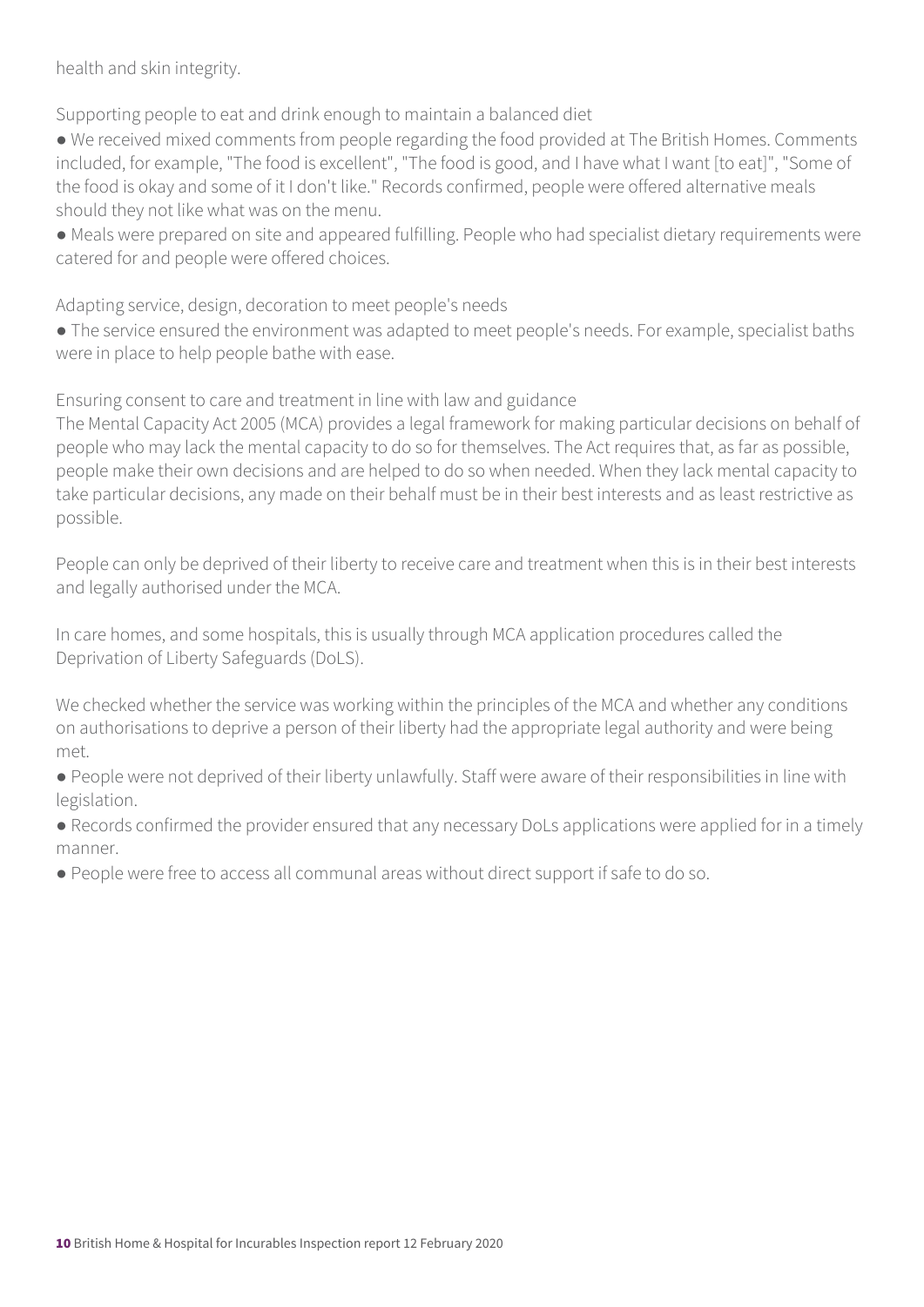### Is the service caring?

### Our findings

Caring – this means we looked for evidence that the service involved people and treated them with compassion, kindness, dignity and respect.

At the last inspection this key question was rated as Requires Improvement. At this inspection this key question has remained the same. This meant people did not always feel well-supported, cared for or treated with dignity and respect.

Ensuring people are well treated and supported; respecting equality and diversity

● Despite the positive feedback we received from people and their relatives, we also received comments that indicated there were some staff that did not treat people with compassion and kindness. Eight people we spoke with spoke negatively about the caring nature of staff. For example, one person told us, "Some [staff members] are lovely and kind and some just don't care and have no regard." Another person said, "It just depends on who is on [duty], some are not kind at all and today feels very different because you are visiting." A third person told us, "There's a big difference between day and night staff, some staff can be bad tempered at night."

● During the inspection members of the inspection team observed staff supporting people. At times we observed staff appeared lacklustre, there was a lack of communication and engagement between some staff and people. We shared our concerns with the management team who after the first day of the inspection, sent us an action plan to address this. We will review this at our next inspection.

 These issues are a breach of Regulation 10 of the Health and Social Care Act 2008 (Regulated Activities) Regulations 2014.

- Notwithstanding the above, we also observed the majority of staff speaking to people with respect and compassion. Staff were also observed kneeling to people's eye level, communicating in a manner they wished and offering reassurance and comfort when they were agitated or upset.
- Care plans detailed people's cultural and faith needs. Where possible, people were supported to follow their faith, both in the in-house chapel and in the local community. One person told us, they had members of their local church visit the service them to celebrate a religious holiday, which they thoroughly enjoyed.

Respecting and promoting people's privacy, dignity and independence

- We received mixed feedback in relation to staff maintaining people's privacy and dignity. For example, one person told us, "No, I don't think staff are respectful." However, another person said, "The staff treat me with dignity and respect."
- During the inspection we observed staff members knocking on people's bedroom doors, seeking authorisation to access their rooms before doing so.
- People's dependency levels were regularly monitored to ensure the care provided met their changing needs. Care plans clearly detailed the levels of support staff were to provide.
- Staff were aware of the importance of supporting people to maintain their independence where safe to do so, however, were on hand should people require encouragement and support.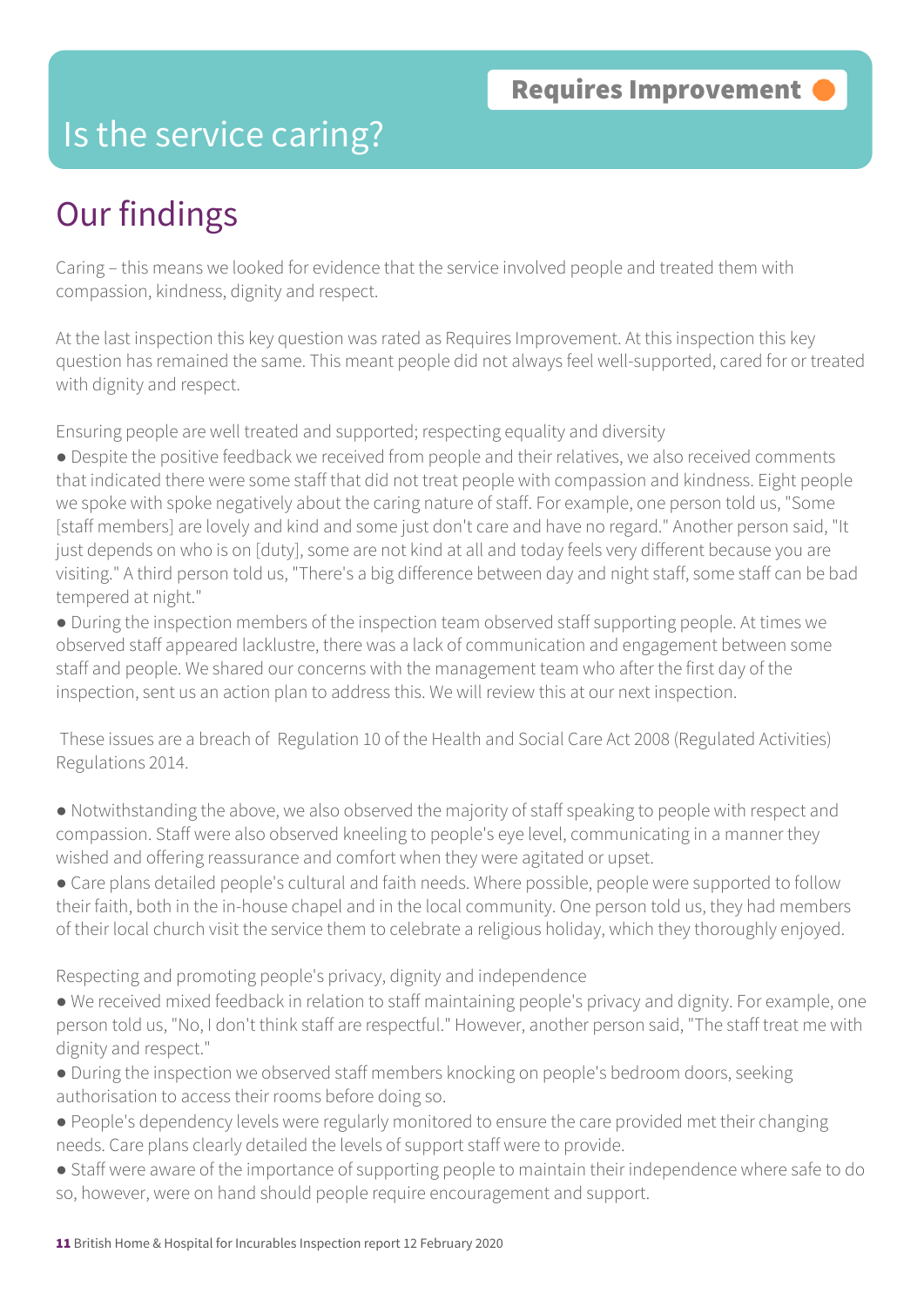Supporting people to express their views and be involved in making decisions about their care

● On the whole people confirmed they were supported and encouraged to make decisions about the care they received. One person told us, "The key-worker is good, and I'm very involved in my care, I make sure I am."

● Care plans documented people's communication preferences, in order for staff to support them to make decisions about the care and support they received. Staff appeared to know people well and confirmed they were able to identify people's preferences through verbal and non-verbal communication.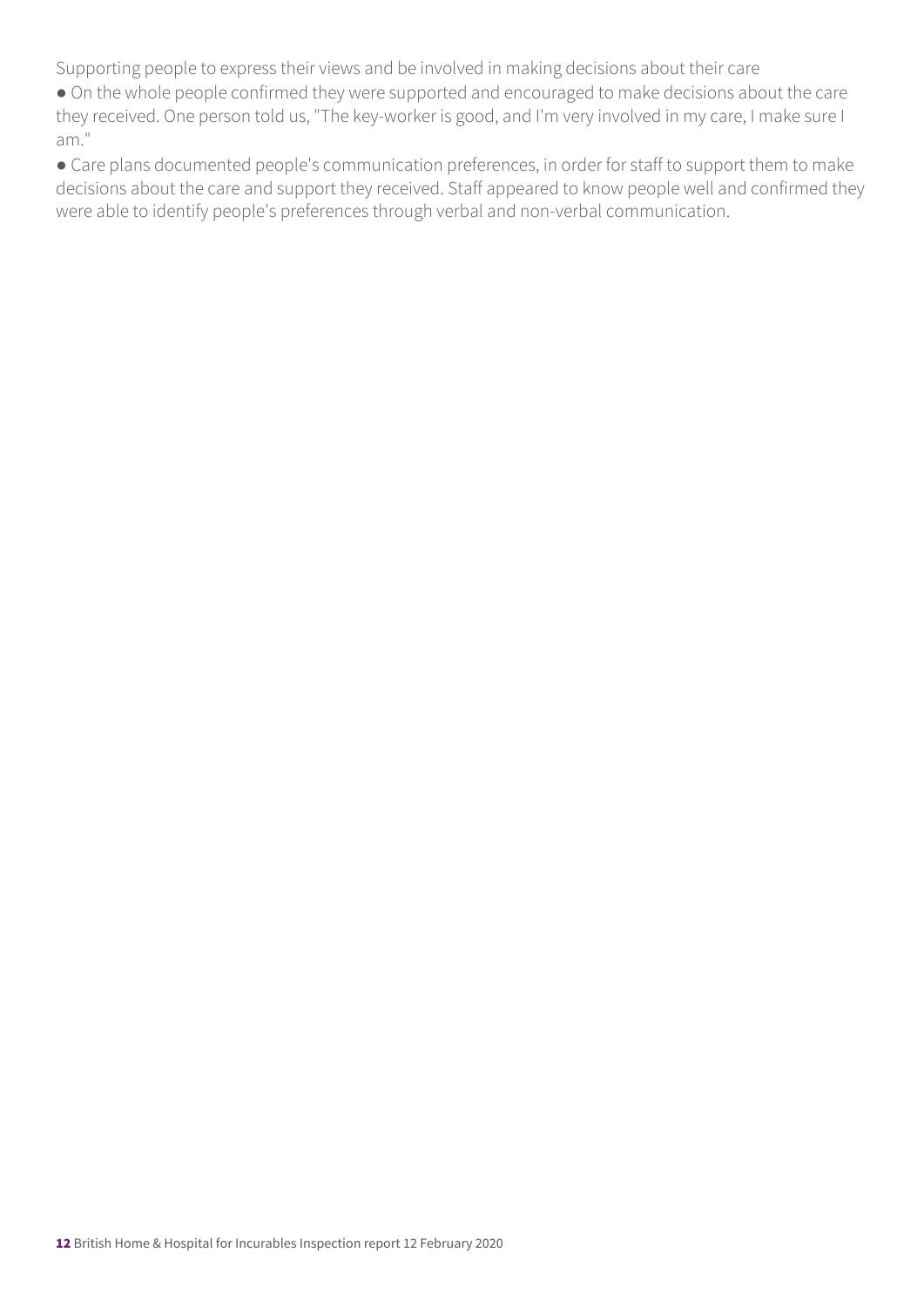### Is the service responsive?

# Our findings

Responsive – this means we looked for evidence that the service met people's needs.

At the last inspection this key question was rated as Good. At this inspection this key question has remained the same. This meant people's needs were met through good organisation and delivery.

Supporting people to develop and maintain relationships to avoid social isolation; support to follow interests and to take part in activities that are socially and culturally relevant to them

- Although there were a wide range of daily in-house activities available to people, people confirmed these
- did not always reflect their interests and were therefore at risk of social isolation from stimulating activities.
- One person told us, "I have to entertain myself, I don't enjoy what happens here [activities provided]. I can watch films on the television." Another person said, "There's always activities going on."
- During the inspection there was a band playing on the ground floor. People appeared to enjoy the activity. However, we also observed people in their rooms, with little to no stimuli. We shared our concerns with the registered manager and activities manager, who confirmed people were offered one-to-one activities in their room.
- Following the inspection, the provider sent us further evidence of activities available to people. We were satisfied with the program on offer and will review this at the next inspection.

Improving care quality in response to complaints or concerns

- People were aware of how to raise any concerns or complaints. We received mixed reviews in relation to how the service responded to complaints. For example, one person told us, "I would go straight to [registered] manager, and they do sort things out." However, another person said, "Yes I do [know how to make a complaint] and I can show you my letters of complaint and how nothing gets done about it. It's just pointless, they do not care." We found no evidence to substantiate this statement.
- Records showed that one complaint had been acknowledged but there was no evidence of the investigation and response to the complainant. We shared our concerns with the registered manager who promptly showed us the additional information.
- The provider had a complaints policy in place, which staff were familiar with. The complaints policy set out the complaints process, what to expect and what to do should people be dissatisfied with the outcome.

Planning personalised care to ensure people have choice and control and to meet their needs and preferences

- People continued to receive care and support that was personalised and met their unique needs.
- Care plans were person-centred, reviewed regularly and gave staff robust guidance on how to meet people's needs in line with their preferences. People confirmed they were encouraged to be involved in the development of their care plan.
- Care plans were holistic and included all aspects of people's lives, for example, personal care, medicines, health, mental health, physical needs, communication needs and wishes.
- Regular audits of people's care plan meant changes identified in people's needs were swiftly shared with staff and care plans updated to reflect these changes.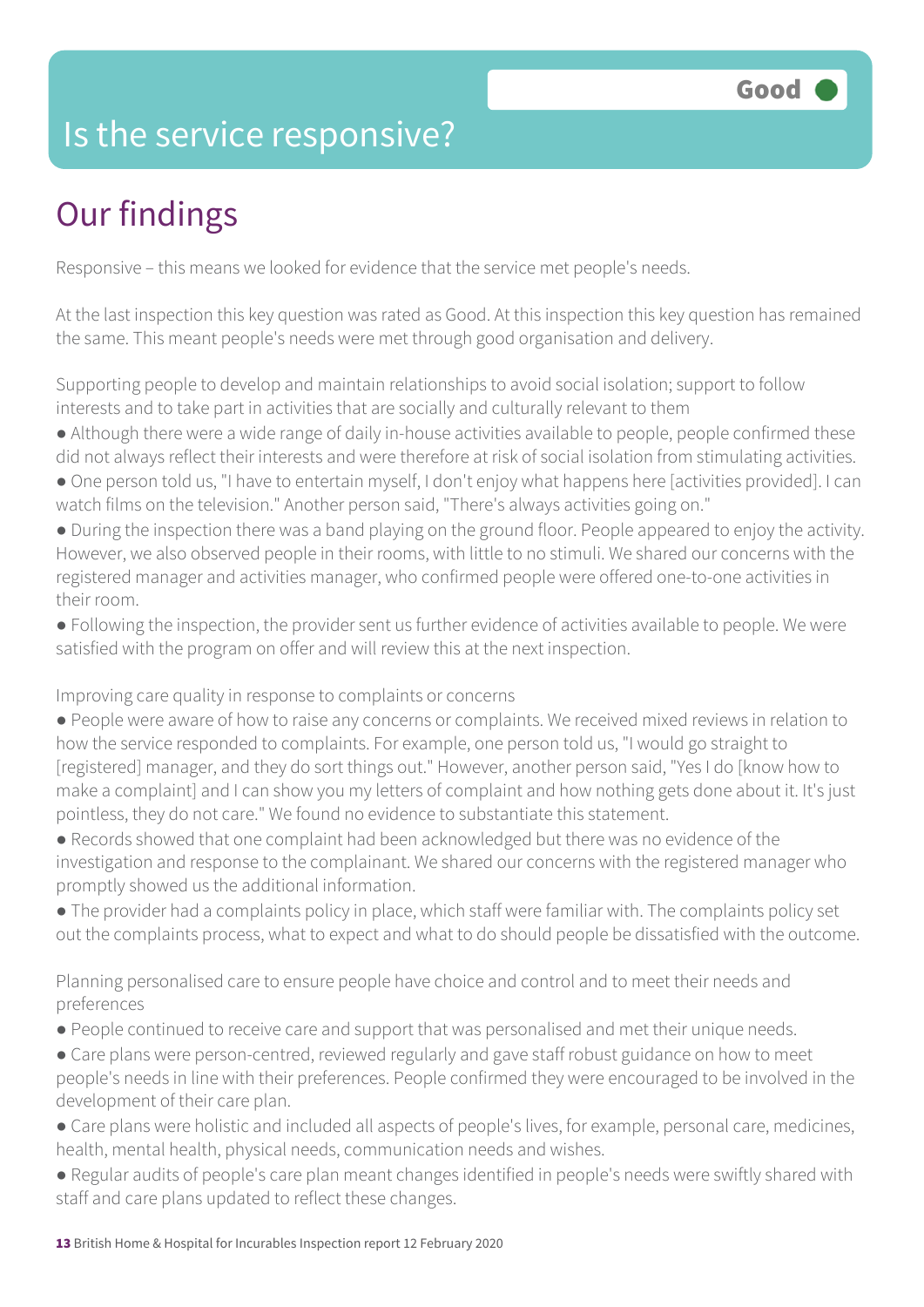Meeting people's communication needs

Since 2016 onwards all organisations that provide publicly funded adult social care are legally required to follow the Accessible Information Standard (AIS). The standard was introduced to make sure people are given information in a way they can understand. The standard applies to all people with a disability, impairment or sensory loss and in some circumstances to their carers.

- People's communication needs were documented in their care plans. For example, people's first language and preferred method of communication.
- Where beneficial, people were supported to use technology to communicate. For example, one person was supported to use eye gazing equipment, to express their needs. The service had ensured staff received training in the use of the equipment, to ensure they could effectively communicate.

• The registered manager told us they were looking to further the use of technology for people, to enhance their lives. For example, introducing voice activated systems that would allow people who were unable to, to close their curtains, turn the lights on and off and a soft touch call bell system. We will review this at their next inspection.

End of life care and support

- At the time of the inspection the service were awaiting the panel's decision as to whether they would be reaccredited with the Gold Standards Framework (GSF). The GSF is a systematic evidence-based approach, that ensures people receive coordinated care in their final years.
- The end of life policy included a six-step approach, discussions as end of life approaches, individual assessment and planning, coordination of care, service delivery and last days of life.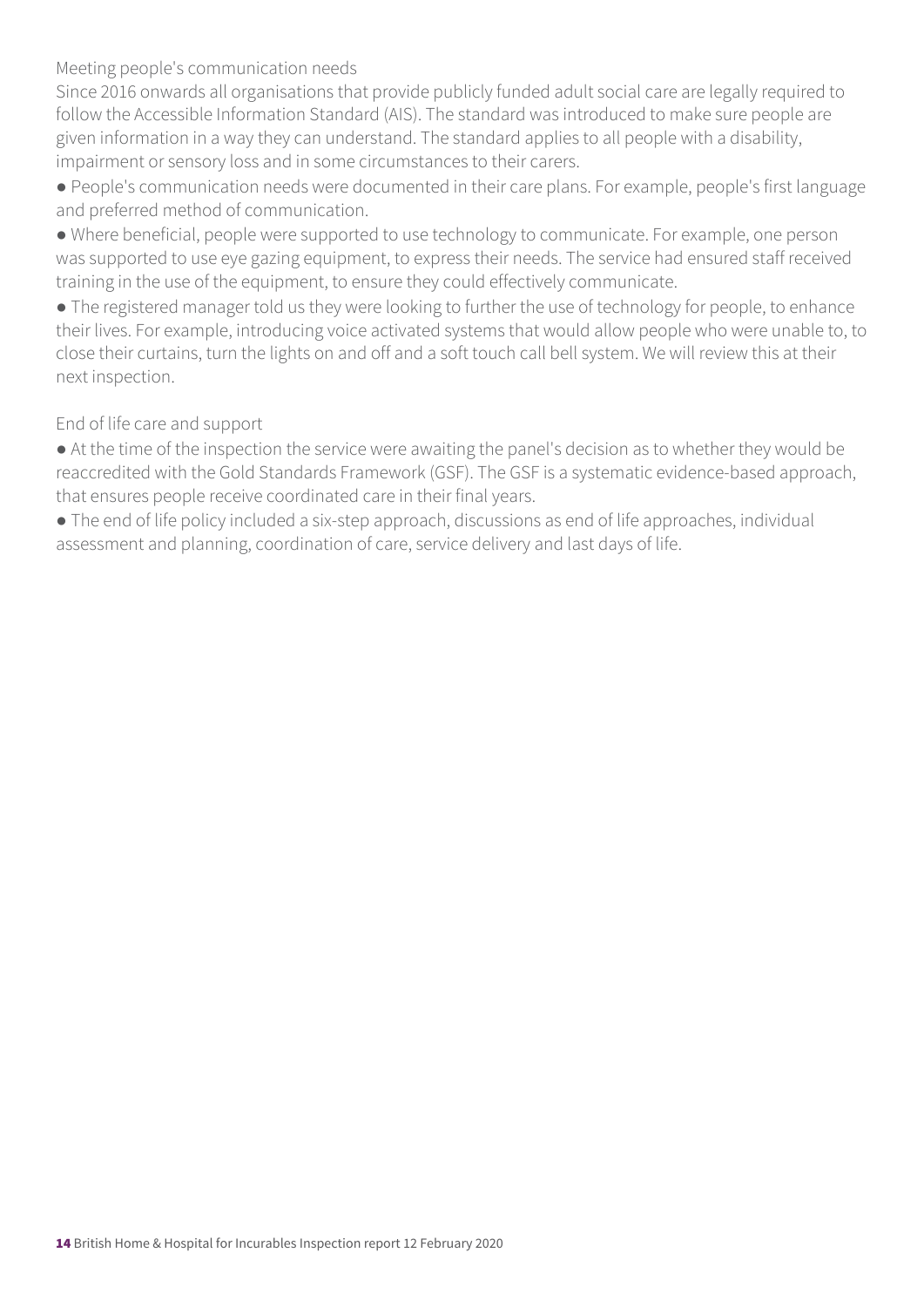### Is the service well-led?

## Our findings

Well-Led – this means we looked for evidence that service leadership, management and governance assured high-quality, person-centred care; supported learning and innovation; and promoted an open, fair culture.

At the last inspection this key question was rated as Good. At this inspection this key question has now deteriorated to requires improvement. This meant the service management and leadership was inconsistent.

Managers and staff being clear about their roles, and understanding quality performance, risks and regulatory requirements; How the provider understands and acts on the duty of candour, which is their legal responsibility to be open and honest with people when something goes wrong

- During this three-day inspection we identified there were failings in the management of the service in relation to record keeping. For example, records relating to PRN (as and when required) medicine protocols had not been authorised appropriately. Staff's application forms did not always contain their full employment history, supervisions were not always undertaken and recorded, and complaints records did not always record evidence of investigations carried out or acknowledgements. Records were not always complete and contemporaneous, therefore decisions taken in relation to care and treatment were not always clearly recorded.
- The provider carried out audits of the service, for example, medicines, staff files, training and care plans. However, these did not identify the issues stated above.

These issues are a breach of Regulation 17 of the Health and Social Care Act 2008 (Regulated Activities) 2014.

- We shared our concerns with the registered manager who confirmed they would be addressing our concerns immediately. After the inspection the registered manager sent us a supervisions schedule. We will review this at our next inspection.
- We also identified the provider had not notified us of one incident in a timely manner. Despite this, records showed the registered manager had investigated the incident and shared the information with the local authority safeguarding team.
- People, their relatives and staff spoke positively about the registered manager and their management of the service. One person told us, "I do know who the [registered] manager is, and I can speak with him." A relative commented, "He [registered manager] is very good and always listens to me." A staff member said, "I can't sing their [management] praises enough. I couldn't have asked for more support, they've been amazing."
- Throughout the inspection we observed staff approach the registered manager for guidance and support, which was readily available.
- The registered manager was aware of their responsibilities in line with the Duty of Candour.
- After the last inspection, the provider failed to display their CQC inspection rating on their website. This was a breach of Regulation 20A of the Health and Social Care Act 2008 (Regulated Activities) Regulations 2014. The provider accepted and paid the Fixed Penalty Notice.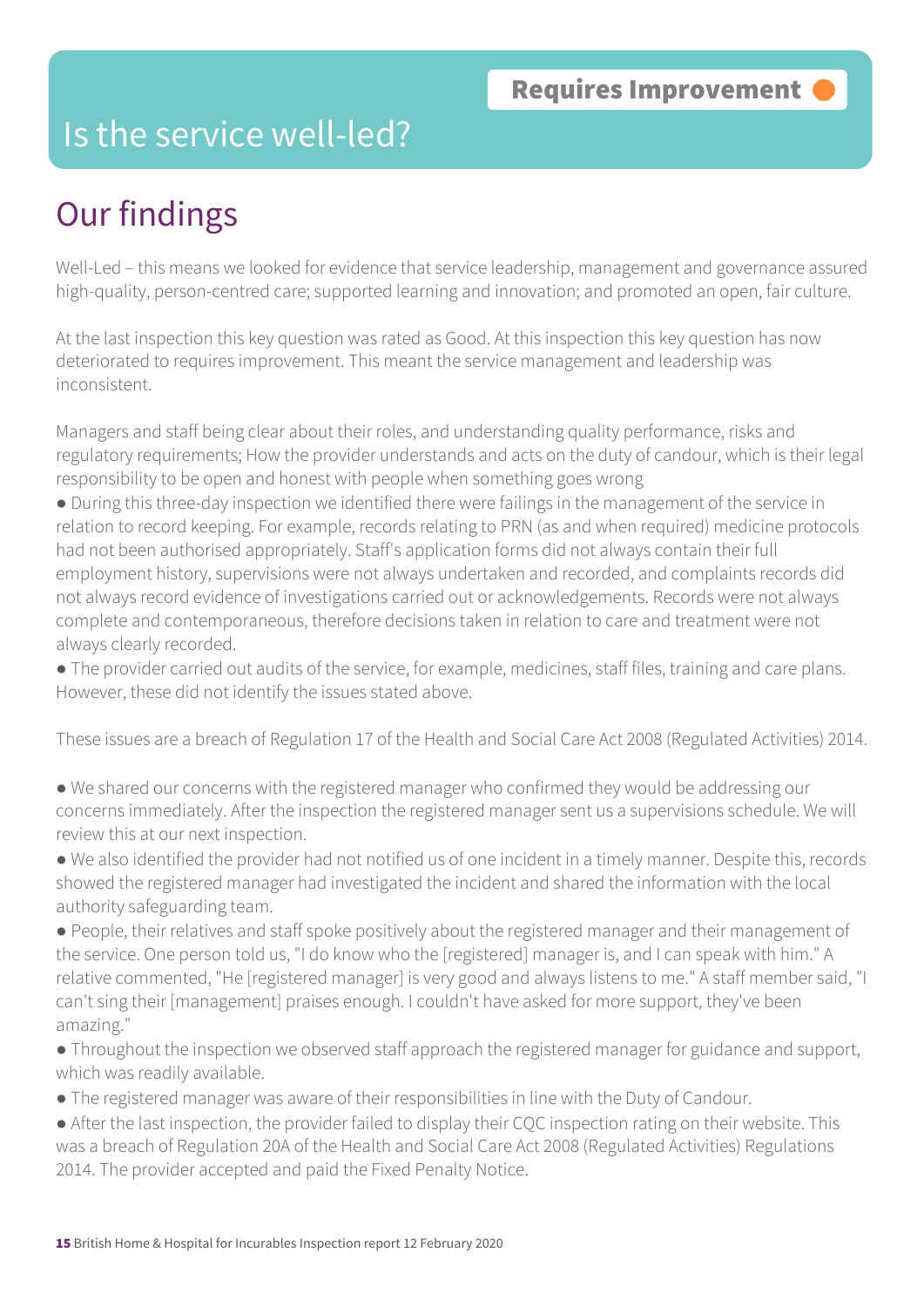Promoting a positive culture that is person-centred, open, inclusive and empowering, which achieves good outcomes for people

● During the inspection we identified there was a systematic culture of poor morale amongst the staff members. Staff members confirmed there were cultural issues that became evident through speaking with staff.

● At the time of the inspection, staff confirmed they did not feel comfortable speaking with specific clinical staff and some of the senior management team. They told us they felt unsupported and alienated when expressing their views. Comments included, for example, "I find our morale is very low. I don't know, it seems we are all being constantly scrutinised for everything we do. Everything we say. We are never praised, always feel there is something we could have done better. You're just going through the motions, morale just drops. You should feel happy."

● Although staff shared their concerns with senior management, they were unclear as to what action would be taken, which left them feeling further alienated. one staff member told us, "We shared [our concerns] with somebody higher. At that time, the director called a group of us to the office and we talked in general and certain staff mentioned the morale. I've not had any feedback."

● We shared our concerns with the registered manager, who was aware of these issues and had devised a comprehensive action plan to address the culture of the service. We will review this at their next inspection.

We recommend the management take immediate action to ensure conflicts are resolved in a timely manner.

Engaging and involving people using the service, the public and staff, fully considering their equality characteristics

● The provider carried out annual questionnaires and quarterly house meetings to gather people's views. One person told us, "I always go [to the house meetings], and I always contribute, they are very useful and up to 20 people attend."

Continuous learning and improving care

● The registered manager and management team were keen to ensure there was continuous learning and improving. Records confirmed, where incidents had taken place, for example, poor staff conduct, the registered manager had taken action to reflect, educate and minimise the risk of repeat incidents.

Working in partnership with others

● The registered manager continued to work in partnership with stakeholders and healthcare professionals to drive improvements.

● Records confirmed the registered manager liaised with stakeholders to seek guidance, support and to work collaboratively, in people's best interests.